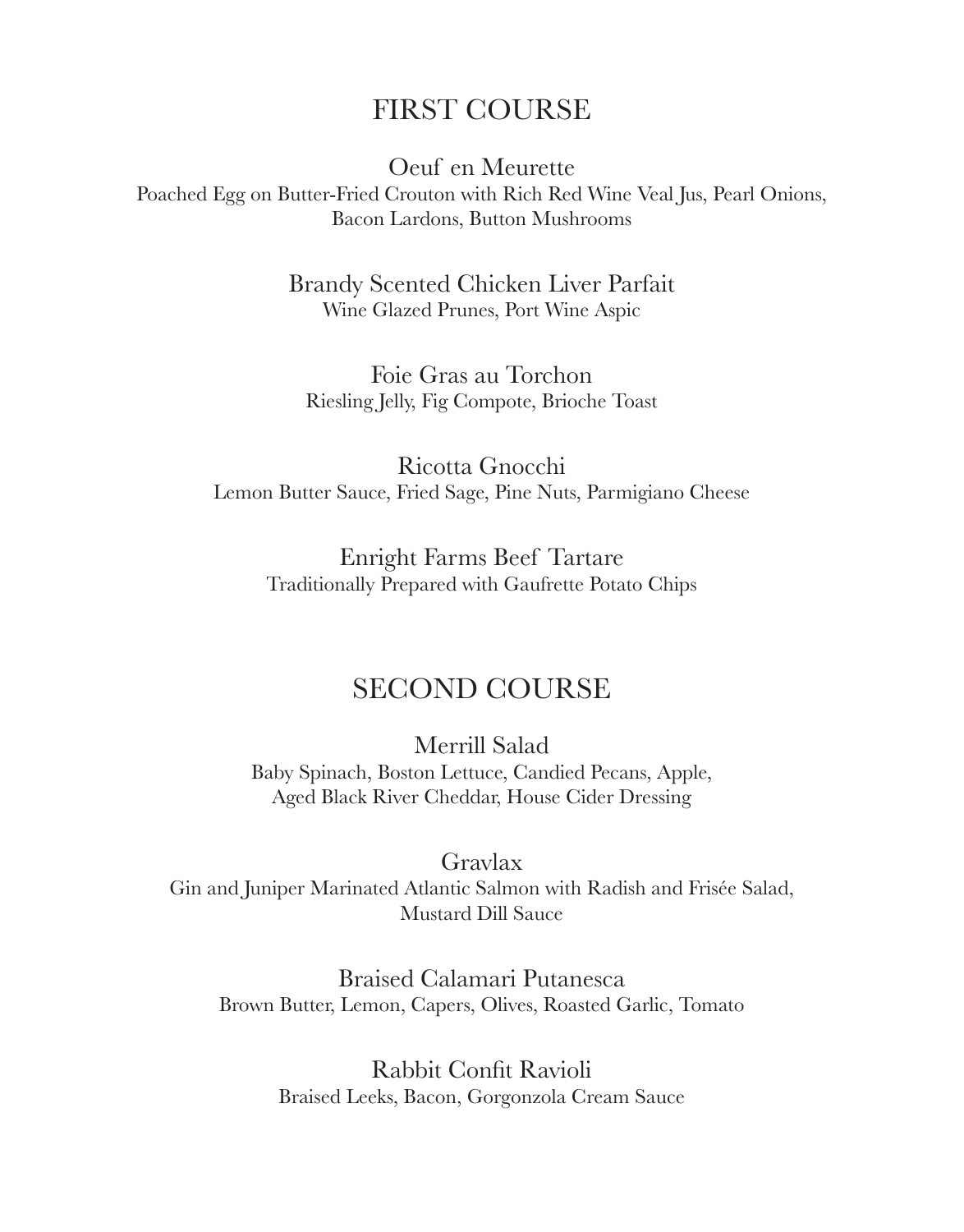### MAIN COURSE

Pithivier

Puff Pastry Tart with Truffled Mushroom Fricassée, Goat Cheese, Roasted Peppers

Seared Char

Scallop Mousse, Saffron Potatoes, Herb Beurre Blanc

Boneless Cornish Hen Normandy Style, Simmered with Calvados, Apples, and Crème Fraîche on a Bed of Spaetzle

> Duck Breast Prepared Medium-Rare, Cassis Glaze, Blackcurrant Jus

> > Roasted Rack of Ontarian Lamb Merguez Sausage, Rosemary Garlic Jus

Enright Farms Simmental Beef Tenderloin Rich Port Wine Jus, Boneless Braised Oxtail Bits

Pan-Seared Bison Striploin Served Medium Rare with Redcurrant Jus

All main courses are served with fresh, seasonal vegetables and a daily selection of potatoes.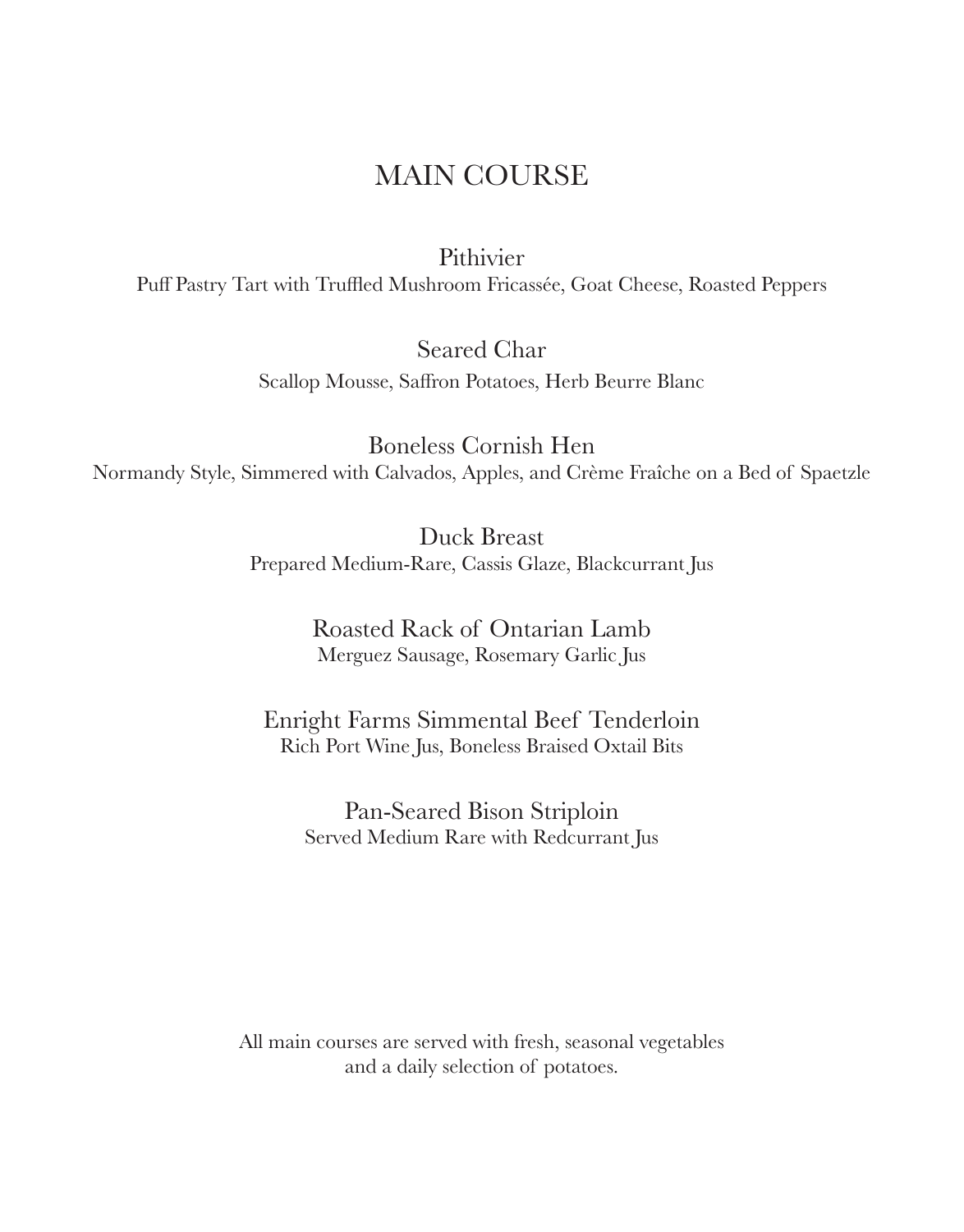#### DESSERT

Tahitian Vanilla Crème Brûlée

Lemon Dacquoise Layers of Nut Meringue and Lemon Cream, Wild Blueberry Compote

> Profiteroles Pistachio Ice Cream, Raspberry and Chocolate Sauce

Marjolaine Terrine of Nut Meringue Layered with Hazelnut and Chocolate Buttercream and Ganache

> Lindt Warm Molten Chocolate Cake House-Made Vanilla Bean Ice Cream

## CHEESE COURSE

Today's Selection of Domestic and Imported Cheeses House Croutons, Accompaniments